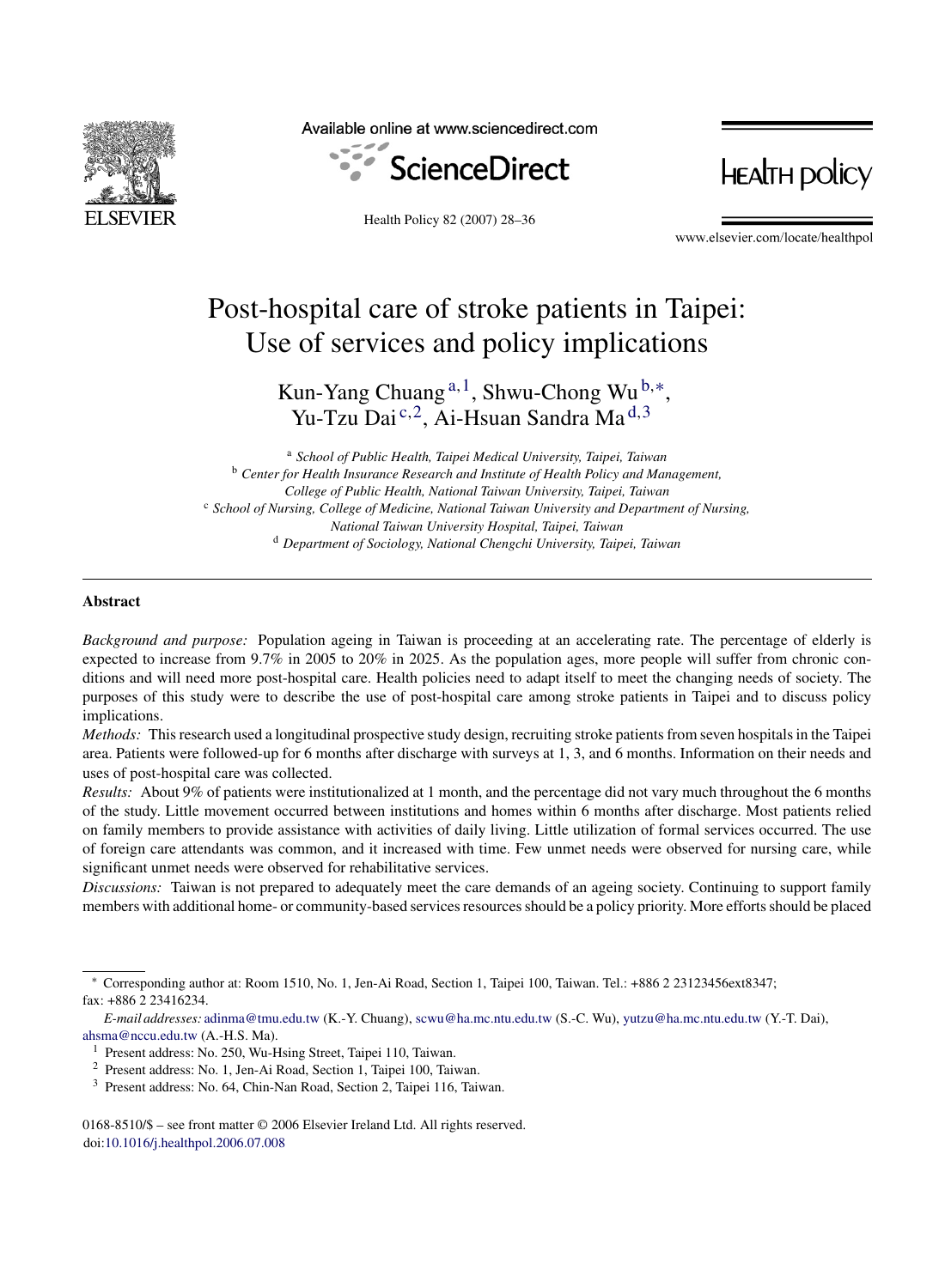on educating family caregivers about the availability and benefits of community-based services during discharge planning. The use of foreign care attendants has become a mainstream practice. Regulations to protect the rights of foreign care attendants and to improve their quality of care need to be established.

© 2006 Elsevier Ireland Ltd. All rights reserved.

*Keywords:* Long-term care; Post-hospital care; Foreign care attendants; Taiwan

#### **1. Introduction**

The elderly population in Taiwan is expected to significantly increase in the next 30 years. As the population ages, more people will suffer from chronic conditions and will need care and assistance with activities of daily living after hospital discharge. The purposes of this paper are to provide a descriptive account of Taiwan's long-term care services, to provide a descriptive account of the actual use of post-hospital care and longterm care services by stroke patients after discharge, and to provide relevant policy recommendations. This study followed stroke patients after hospital discharge for 6 months and assessed the types and amounts of post-hospital care and long-term care services used by these patients. Stroke, being the second leading cause of death, is also a leading cause of disability among the elderly in Taiwan [\[1\]. S](#page-8-0)everal studies have reported the use of post-hospital care by stroke patients [\[2–6\].](#page-8-0) The pattern of service utilization can provide useful information to help identify possible problems with accessibility to care. Findings from this research can provide information for making policy recommendations for resource development and service delivery in Taiwan, as well as other ageing countries in Asia facing increasing demands for post-hospital care. Before presenting the actual study, a description on the current status of long-term care in Taiwan is provided below.

#### **2. Backgrounds**

Taiwan is currently in a demographic transition from a developing to a developed country [\[7\]. A](#page-8-0)lthough it has only recently begun experiencing population ageing, its elderly population is increasing at a rapid pace. Due to a prior steep decrease in the fertility rate, the percentage of the elderly population is increasing at a rate much faster than that experienced by Western developed countries. The percentage of the elderly

population in Taiwan reached 7% in 1993, and was at 9.7% in 2005 [\[8\].](#page-8-0) It is expected to reach 14% in 2018, and 20% in 2025 [\[9\].](#page-8-0) It will take only 32 years for the percentage to increase from 7% to 20% in Taiwan, compared to about 95 years for the US, and 155 years for France [\[10\].](#page-8-0) The rapid ageing of the population leaves little time for Taiwan to adjust its long-term care policies and to develop relevant resources to face the increasing demands for care. The experience in Taiwan can provide useful information for other developing nations with similar cultural background in Asia such as China, which has also experienced significant decreases in fertility within a relatively short period of time due to its one-child policy.

The first law or regulation relevant to the provision of long-term care in Taiwan is stated in the *Civil Code* which requires children to respect and support their parents [\[11\].](#page-8-0) Failure to support one's own parents may lead to civil lawsuits. The *Civil Code* places the entire responsibility of caring for the elderly on the children. Public funding for elderly care was not available until 1980 when the *Elderly Welfare Act* (EWA) was enacted. EWA was the first legislation that allocated funding for public institutions to care for the elderly. However, from 1980 to 1990 only one public institution were established with the main purpose of providing long-term care to the disabled elderly. Thus, in the late 1980s as the demand for long-term care began to increase, private nursing homes and other non-skilled residential facilities began to emerge. Most of these facilities ranged from 30 to 50 beds. In 1993, regulations monitoring the provision of institutional services were amended into the *Nursing Act*. The *Nursing Act* covered nursing homes, day care, and home nursing care. The *Elderly Welfare Act* and the *Nursing Act* are mainly focused on providing institutional care, and the over emphasis on institutional care has led to a significant growth in the number of beds. During the 1990s, institutions significantly increased while home- or community-based long-term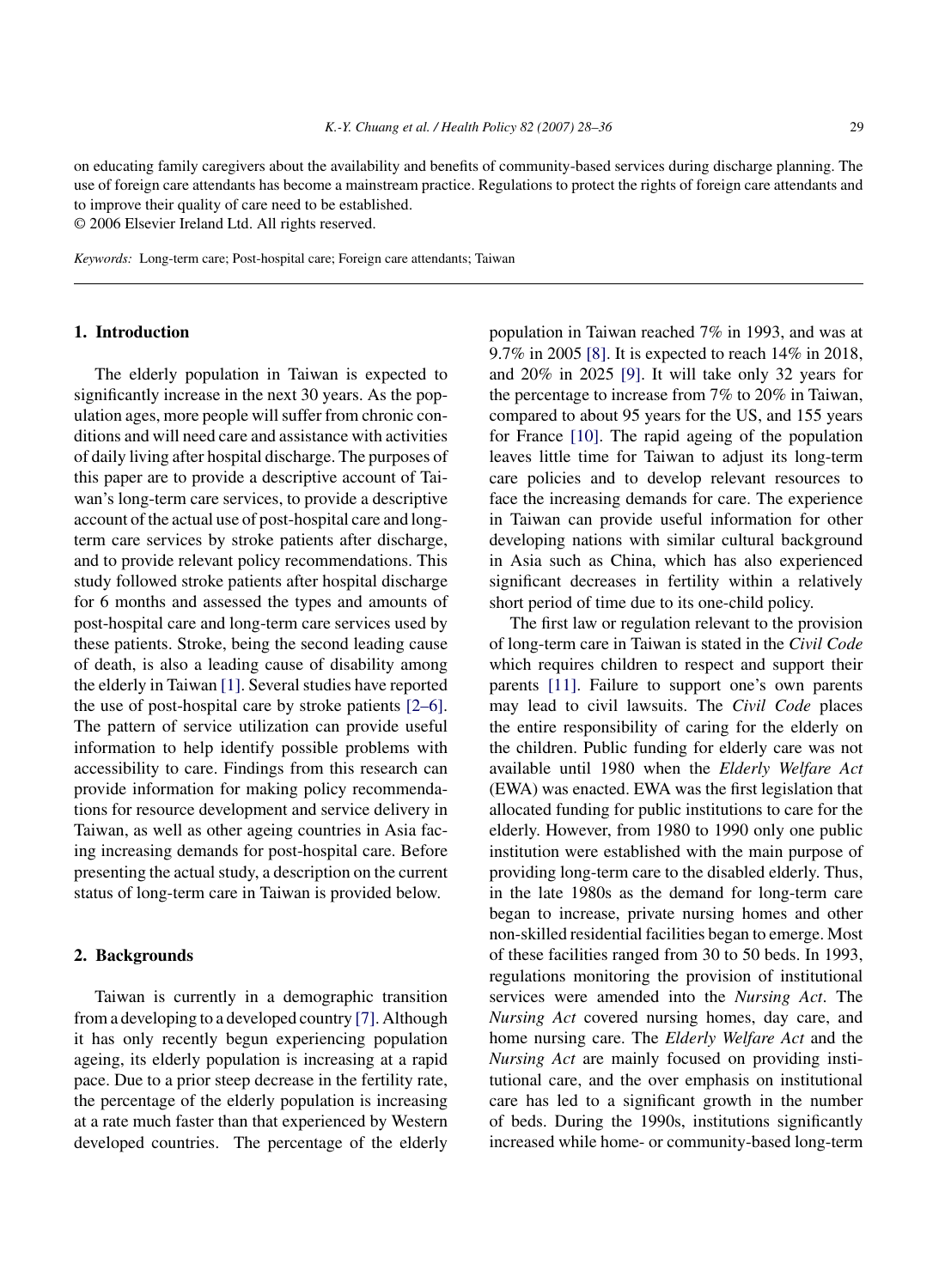care services were virtually non-existent. The number of nursing home beds increased from 580 in 1995 to 6838 in 2000 [\[12\].](#page-8-0) It was not until 1998 that the government began to place more emphasis on the development of community-based resources.

The long-term care system in Taiwan is highly fragmented. Details about the organization and delivery of services have been described in other articles [\[13,14\].](#page-8-0) In brief, services are monitored and regulated by three government offices, the Department of Health (DOH), the Ministry of Interior Affairs (MIA), and the Veteran Affairs (VA) offices. These government offices provide funding for infrastructures and service delivery, and are also responsible for licensing and monitoring an array of services. The DOH monitors skilled nursing homes, home nursing care, institutional respite care, day care, and home rehabilitative services. The MIA monitors non-skilled nursing facilities, long-term care residential facilities, home respite care, personal assistant services, residence improvement programs, and on-line emergency reporting services. The VA monitors veteran homes and other veteran-hospital-based nursing homes. Eligibility for services reimbursed by the MIA tends to be means-tested, while eligibility for services reimbursed by the DOH is needs-tested. Thus, some elderly with functional disabilities may receive too few services, while other low-income elderly without functional disabilities may be eligible for more than needed services from the MIA.

Among services reimbursed by the DOH, home nursing care is the most frequently used service. It is reimbursed by the National Health Insurance for two visits per month. A patient required physician authorization to utilize this service, and every two month the patient needs to be reevaluated for eligibility. Among the services reimbursed by the MIA, the most frequently used services are institutional services and personal assistant services. For institutional services, if an elderly person has been granted a "low-income" status, regardless of functional ability, the person may apply for free admission into a retirement home, nonskilled nursing facility, or other long-term care facility supervised by the Ministry. Reimbursement for institutional care has been in place since 1980. The provision of personal assistant services only began in 1998. The amount of services reimbursed depends on the level of function in activities of daily living (ADL). It also varies from county to county. In general, with disabilities in four ADL functions, one may receive up to 18 h of services a month. If qualified for low-income status, the hours may increase up to 36. Nevertheless, the amount of services is still inadequate to provide sufficient care for an elderly person residing at home.

Thus, for some families who did not want to send their elderly members to institutions, a new option gradually emerged. Since 1992, there has been a steady stream of foreign workers from the Philippines, Thailand, Indonesia, and Vietnam to work in Taiwan as household helpers or personal assistants for the disabled elderly. Those who provide care services to the elderly are called "foreign care attendants". At the end of 2005, there were more than 140,000 foreign care attendants in Taiwan [\[15\].](#page-8-0) The foreign care attendants have a price advantage over domestic workers, demanding only about half of the wages of domestic workers. Eligibility to employ for a foreign care attendant is determined by an evaluation team in the many authorized hospitals. If eligible, the elderly can apply to hire a foreign care attendant through several private manpower agencies. Over the years, foreign care attendants have become part of the mainstream of long-term care service providers in Taiwan.

#### **3. Subjects and methods**

This research used a prospective study design to follow stroke patients for 6 months after being discharged from the hospital. Stroke patients were recruited from neurology wards at seven hospitals in the Taipei area from July 1999 to June 2000. Patients were eligible to participate in this study if diagnosed with stroke based on the International Classification of Disease (ICD-9- CM) codes 430–434 and 436–438. Information was collected from patients through face-to-face interviews while the patients were still hospitalized for stroke and through telephone surveys at 1, 3, and 6 months after hospital discharge.

During the data collection period, the trained interviewers conducted a systematic search of stroke patients from hospital admission registries and from neurology ward registries twice a week. Interviewers would then visit a stroke patient prior to discharge and conduct an in-hospital face-to-face interview. The time of the in-hospital interview was arranged to be as close to the day of discharge as possible, so that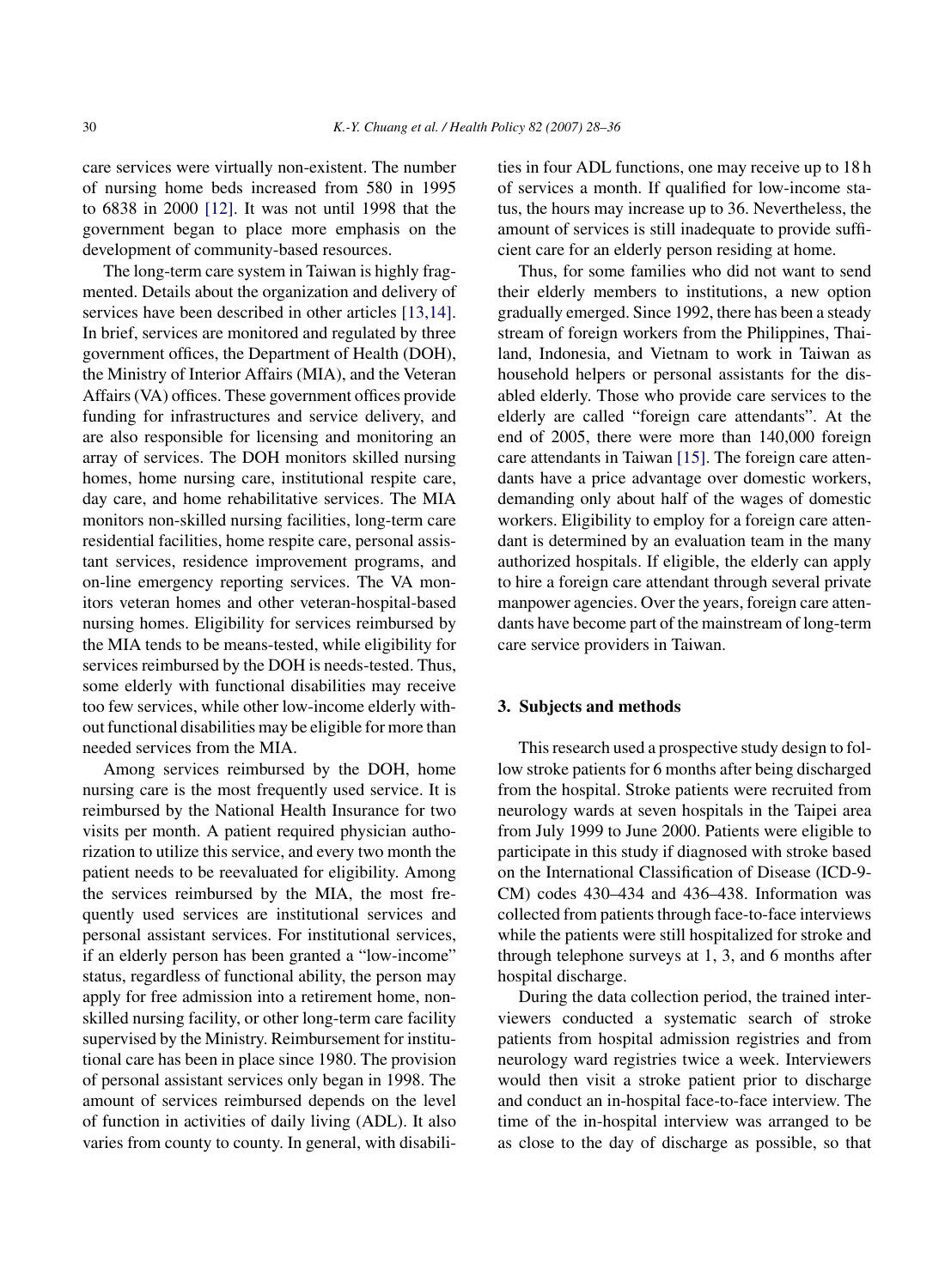the collected information would reflect patient's condition at discharge. During the in-hospital survey, physical function was assessed, and only stroke patients with disabilities in activities of daily living (ADL) or instrumental activities of daily living (IADL) at the time of discharge were included in the follow-up telephone surveys. Those who had regained all of the ADL and IADL functions prior to hospital discharge were excluded from follow-up, since most of them had no need for post-hospital care. After the patients were discharged, additional follow-up surveys via telephone were conducted at 1, 3, and 6 months after discharge.

Formal approval of the study was obtained from each of the participating hospitals. Patients and their families who expressed interest were given a written statement describing the purpose of the study, the right to withdraw from the study at any time, and the right to refuse to answer any questions. Contact information of the principle investigator was also given in the statement. Verbal instead of written consent was obtained from each participant before the interview. If a patient was cognitively impaired, verbal consent was obtained from the next of kin. In situations when a patient was unable to respond to the questionnaire, the available caregiver was selected as the proxy respondent, with the consent of the stroke patient or the next of kin.

#### *3.1. Measurements*

Information on basic sociodemographic characteristics, physical functions, and use of post-hospital care were collected. Basic sociodemographic characteristics included age, sex, educational attainment, monthly income, number of children, caregiver age, caregiver sex, and spousal caregiver. Information on age and sex was obtained from the hospitalization records in the ward. Age was grouped into the four categories of <50, 50–64, 65–74, and  $\geq$ 75. The level of education was measured by the number of years of formal education. It was grouped into no formal education, 1–6 years, and >6 years of formal education. Monthly income was the total household income. It was grouped into low (NT\$ <30,000), middle (NT\$ 30,000–79,999), and high income (NT\$  $\geq$ 80,000) categories. The exchange rate was about NT\$ 33 to US\$ 1.00 at the time of the interview. The number of children was the total number of offspring still alive. Its categories included 1 or 0, 2 or 3, and 4 or more children. Caregiver age was grouped into the four categories of <45, 45–54, 55–64, and  $\geq 65$ .

Physical function at discharge was assessed using the Katz index of independence in activities of daily living [\[16\].](#page-8-0) It involved assessing patients' ability to perform the following six activities: eating, dressing, bathing, transferring, toileting, and walking indoors. Post-hospital care was categorized by the location in which care was provided and the type of services received. Location of care included institutions (skilled or non-skilled nursing homes) and patient's residence. If a patient returned to his/her residence, information on the use of nursing care, physical therapy, formal community-based care, and informal care was collected. The use of nursing care included wound care, and care of a tracheotomy, Foley catheter, nasogastric (N-G) tube, and other intrusive nursing procedures. Physical therapy included outpatient therapy only. For nursing care and physical therapy, respondents were asked if they needed these services, and if they had received such services. Formal community-based services included personal assistant services, day care, and respite care. Information on the frequency of use and reasons for not using the services were also collected. Informal care included care provided by a family caregiver or a hired helper. The amount of care, in terms of hours and days of care provided by family caregivers, was reported. Hired helpers were privately employed and were not under any government regulations, and thus, were treated as informal care. Information on hired helpers included whether he/she was a fulltime or part-time worker, whether the helper was a foreign care attendant, and whether the patient or caregiver was satisfied with the services provided.

#### *3.2. Statistical analysis*

Descriptive statistics were used to display patient characteristics. Numbers and percentages of patients receiving various types of long-term care services at each data collection point are presented. In addition, transitions between services are presented with figures. We used *t*-test and  $\chi^2$ -test to compare characteristics between groups of stroke patients. Statistical calculations were carried out using SPSS 10.0 software. The level of significance for all tests was set at 0.05.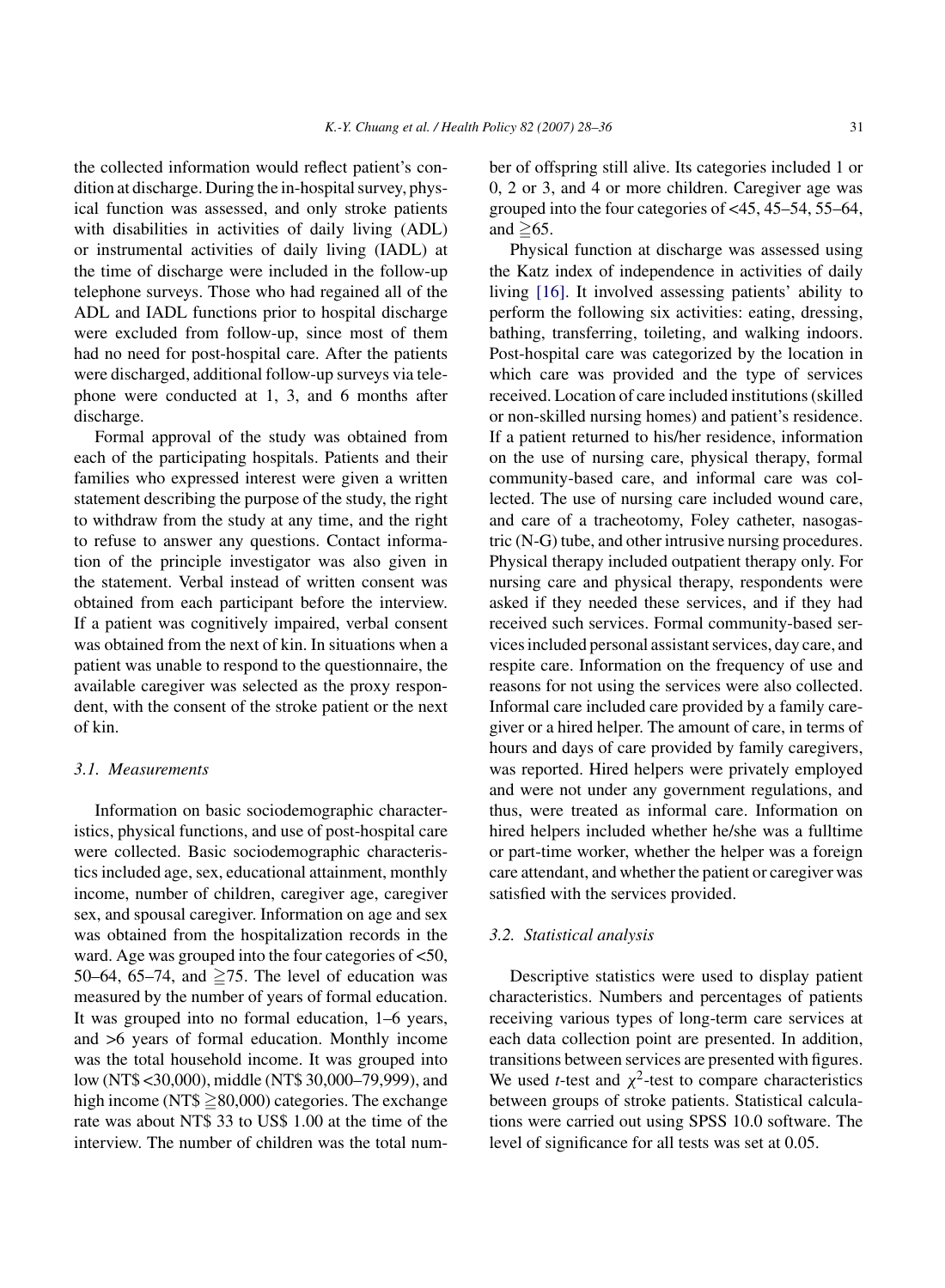| Table 1                                                          |  |
|------------------------------------------------------------------|--|
| Comparison of characteristics during hospitalization between the |  |
| study sample and the missing cases                               |  |

| Characteristics  | Percentage of | Percentage of |  |  |  |
|------------------|---------------|---------------|--|--|--|
| of stroke        | study sample  | non-sample    |  |  |  |
| patients         | $(n=375)$     | $(n=46)$      |  |  |  |
| Age              |               |               |  |  |  |
| $\leq 50$        | 8.5           | 4.3           |  |  |  |
| $50 - 64$        | 23.7          | 10.9          |  |  |  |
| $65 - 74$        | 27.5          | 37.0          |  |  |  |
| >75              | 40.3          | 47.8          |  |  |  |
| <b>Sex</b>       |               |               |  |  |  |
| Male             | 55.7          | 56.5          |  |  |  |
| Female           | 44.3          | 43.5          |  |  |  |
| ADL dependency   |               |               |  |  |  |
| Eating           | 53.3          | 63.0          |  |  |  |
| Transferring     | 72.0          | 82.6          |  |  |  |
| Walking indoors* | 77.9          | 93.5          |  |  |  |
| Dressing         | 78.9          | 76.1          |  |  |  |
| Bathing          | 83.7          | 82.6          |  |  |  |
| Using the toilet | 74.4          | 84.8          |  |  |  |
| Nasogastric tube | 29.6          | 30.4          |  |  |  |
| Foley catheter   | 19.2          | 8.7           |  |  |  |
| Tracheotomy      | 0.5           | 0.0           |  |  |  |

ADL: activities of daily living.

### $p < 0.05$ .

#### **4. Results**

The number of patients who agreed to participate in the study was 714 out of 726 patients who were contacted. Among the 714 patients, 58.7% were men. The average age was 71.2 years. The percentages of elderly in the <65, 65–75, and  $\geq$ 75 groups were 27%, 29%, and 44%, respectively. Of the 714 patients, 421 first-time stroke patients still had ADL limitations before being discharged from the hospital. After excluding another 46 patients who did not complete the follow-up interviews, the final number of patients included in the analysis was 375. Table 1 shows the characteristics of the study sample during hospitalization. The study sample averaged 70 years. Most of them were over 65. The <50 and 50–64 age groups made up 8.5% and 23.7% of the study sample. There were more males (55.7%) than females (44.3%). Overall, the level of ADL dependency was high. The average number of ADL dependencies was 4.4 of 6 items. The ADL activity with the highest dependency rate was bathing (83.7%), followed by dressing (78.9%), walking indoor (77.9%), using the toilet (74.4%), transferring (72.0%), and eating



Fig. 1. Numbers and percentages of patients at home and in institutions within 6 months of discharge. (\*) Thirteen patients (3.5% of the total study sample) had died; (†)  $13 + 3$  (institutionalized at 1 month) + 2 (home bound at 1 month) = 18 patients  $(4.8\% \text{ of the total})$ study sample) had died;  $(\ddagger)$  18 + 4 (institutionalized at 3 months) + 6 (home bound at 3 months) = 28 patients  $(7.5\%$  of the total study sample) had died.

(53.3%). Percentages of patients with an N-G tube, Foley catheter, and tracheotomy were 29.6%, 19.2%, and 0.5%, respectively. Comparisons with patients who had discontinued the study in terms of age, sex, and ADL dependency showed that the study sample was younger, and had a higher percentage of males and more ADL dependencies, but these differences did not reach statistical significance.

#### *4.1. Use of post-hospital care*

Fig. 1 shows the movements of patients between the home and an institution after discharge. At 1 month, 87.5% of patients remained at home, 9.1% were in institutions, and 3.5% had died. The percentage of patients at home decreased to 85.9% at 3 months, and further decreased to 83.7% at 6 months. The percentage of patients in institutions remained steady over 6 months at around 9%. The mortality rate increased from 3.5% at 1 month to 4.8% at 3 months, and to 7.5% at 6 months. The institutionalized had more ADL dependencies than those patients returning home. About 73.5% of them still had limitations in 5–6 ADL activities at 1 month. Compared to the institutionalized, patients returning home had better ADL functions. At 1 month, the percentages of patients returning home with 0, 1–2, 3–4, and 5–6 items of ADL dependencies were 43.6%, 9.5%, 24.7%, and 22.3%. Although their dependency level was not as severe as the institutionalized, nearly half of them still required assistance with 3 or more ADLs at 1 month after discharge. The percentages of patients with ADL limitations at 1, 3, and 6 months are given in [Table 2.](#page-5-0)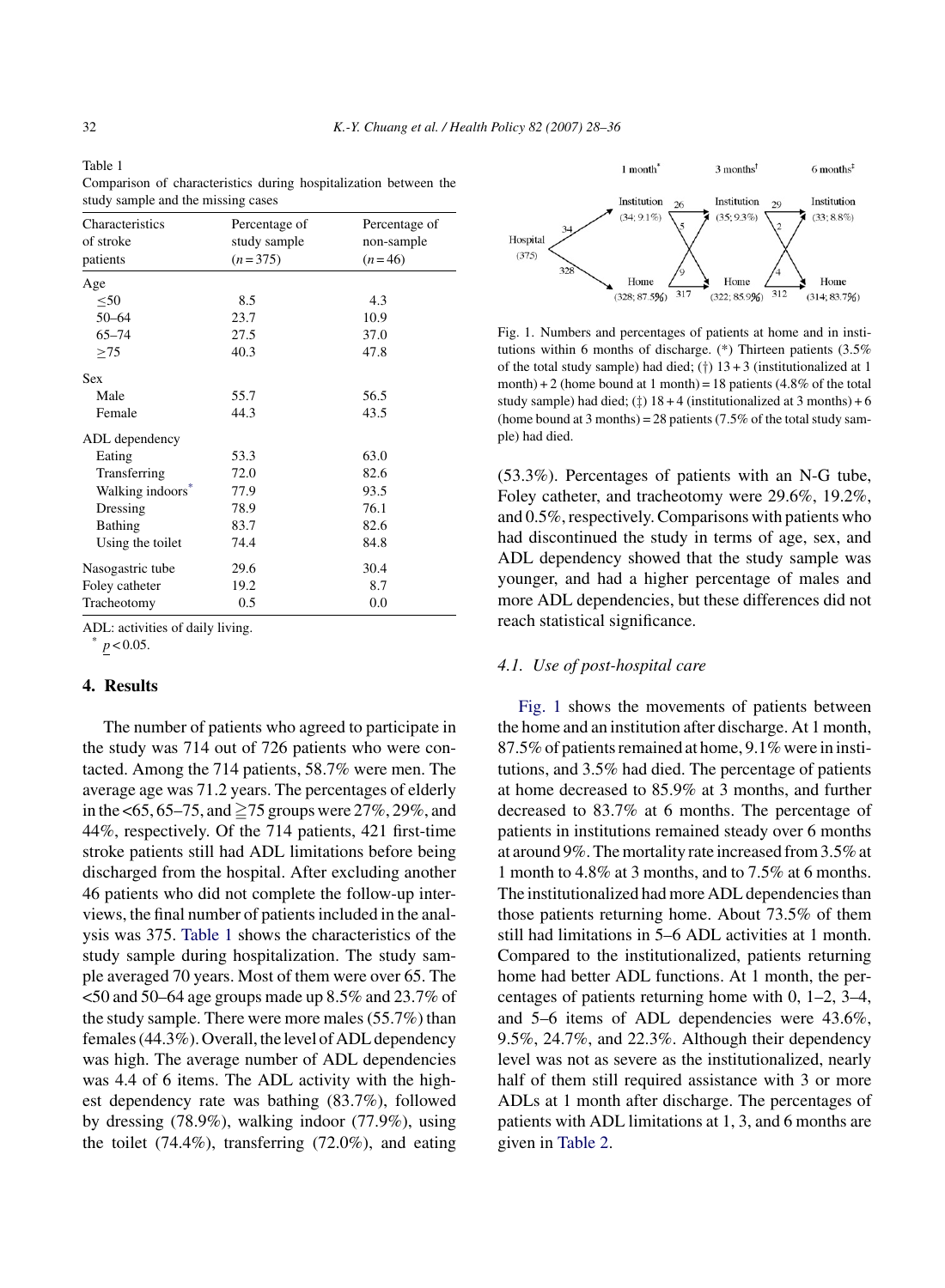| Number of<br>dependencies | month                |                  | 3 months             |                  | 6 months             |                  |  |
|---------------------------|----------------------|------------------|----------------------|------------------|----------------------|------------------|--|
|                           | Institution $(n=34)$ | Home $(n = 328)$ | Institution $(n=35)$ | Home $(n = 322)$ | Institution $(n=33)$ | Home $(n = 314)$ |  |
| $\Omega$                  | 0.0                  | 43.6             | 0.0                  | 49.7             | 0.0                  | 56.4             |  |
| $1 - 2$                   | 11.8                 | 9.5              | 8.6                  | 15.6             | 3.0                  | 9.9              |  |
| $3 - 4$                   | 14.7                 | 24.7             | 17.1                 | 16.1             | 9.1                  | 14.0             |  |
| $5 - 6$                   | 73.5                 | 22.3             | 74.3                 | 19.6             | 87.9                 | 19.7             |  |

<span id="page-5-0"></span>Table 2 Percentage with activities of daily living dependencies at 1, 3, and 6 months after discharge for patients in institutions and at home<sup>a</sup>

<sup>a</sup> Those deceased were not included.

In general, movements between the home and an institution were rare. The probability of relocation decreased with time after hospital discharge. Between 1 and 3 months, 14 of 362 live patients changed the location of care, while only 6 of 357 live patients did the same between 3 and 6 months after discharge. More patients moved from the home to an institution than the other way around. Time spent in institutions was compiled, and the total number of person-days in an institution within 6 months after discharge for the 375 stroke patients was estimated to be 5760 days, or an average of about 15 days per patient.

The use of formal long-term care services, such as personal assistant services, day care, or respite care by stroke patients who returned home was very limited. In the 6-month period, none had used any respite care, only two patients had reported using personal assistant services, and only one patient had reported using day care. The most common reasons for not using the services were "did not need it" and "did not know about it". For the three services, the percentages reported "did not need it" ranged from 81.6% to 87.9%, and the percentages reported "did not know about it" ranged from 7.8% to 11.6%.

Most patients received care from informal sources such as family members or from a live-in helper. Family caregivers were mostly female (69%) and unemployed (58%). About 86% of them lived with the patients. In terms of relationship with the patient, 42.9% were spouses, 32.8% were sons or daughters-in-laws, 21.0% were daughters or sons-in-laws, and 3.2% were other relatives. A substantial proportion (20%) of stroke patients had a caregiver who was also elderly. About 58% of the family caregivers reported having to care for patients at least 12 h a day and 7 days a week.

The use of a privately hired helper was common. The percentages of patients who had a full-time helper were 21.1%, 17.3%, and 23.7% at 1, 3, and 6 months after discharge. Most of the hired helpers were foreign care attendants. All of the foreign care attendants lived with the disabled patients. At 1 month, 25% of hired helpers were foreign care attendants. At 6 months, it increased to 80%. In terms of patient satisfaction, most patients reported being "satisfied", while about 10% of the patients reported being "less than satisfied" with the services provided by the foreign care attendant.

#### *4.2. Use and needs for nursing care and rehabilitative services*

Unlike patients in institutions, those at home required additional arrangements to meet their needs

Table 3

| Needs for and use of nursing care and physical therapy among patients in the community at 1 and 6 months after discharge |  |
|--------------------------------------------------------------------------------------------------------------------------|--|
|--------------------------------------------------------------------------------------------------------------------------|--|

|                                                               | At 1 month $(n=328)$ |      |                  |      | At 6 months $(n=314)$ |      |                  |      |
|---------------------------------------------------------------|----------------------|------|------------------|------|-----------------------|------|------------------|------|
|                                                               | Need for             |      | Use of           |      | Need for              |      | Use of           |      |
|                                                               | n                    | $\%$ | $\boldsymbol{n}$ | $\%$ | $\boldsymbol{n}$      | $\%$ | $\boldsymbol{n}$ | $\%$ |
| Wound care                                                    | 8                    | 2.4  |                  | 2.1  | 4                     | 1.3  |                  | 1.0  |
| Care of a tracheostomy, Foley catheter,<br>or nasogatric tube | 30                   | 9.1  | 28               | 8.5  | 22                    | 7.0  | 20               | 6.4  |
| Other invasive nursing procedures                             | 13                   | 4.0  | 12               | 3.7  | 9                     | 2.9  |                  | 1.6  |
| Physical therapy                                              | 168                  | 51.2 | 68               | 20.7 | 130                   | 41.4 | 26               | 8.3  |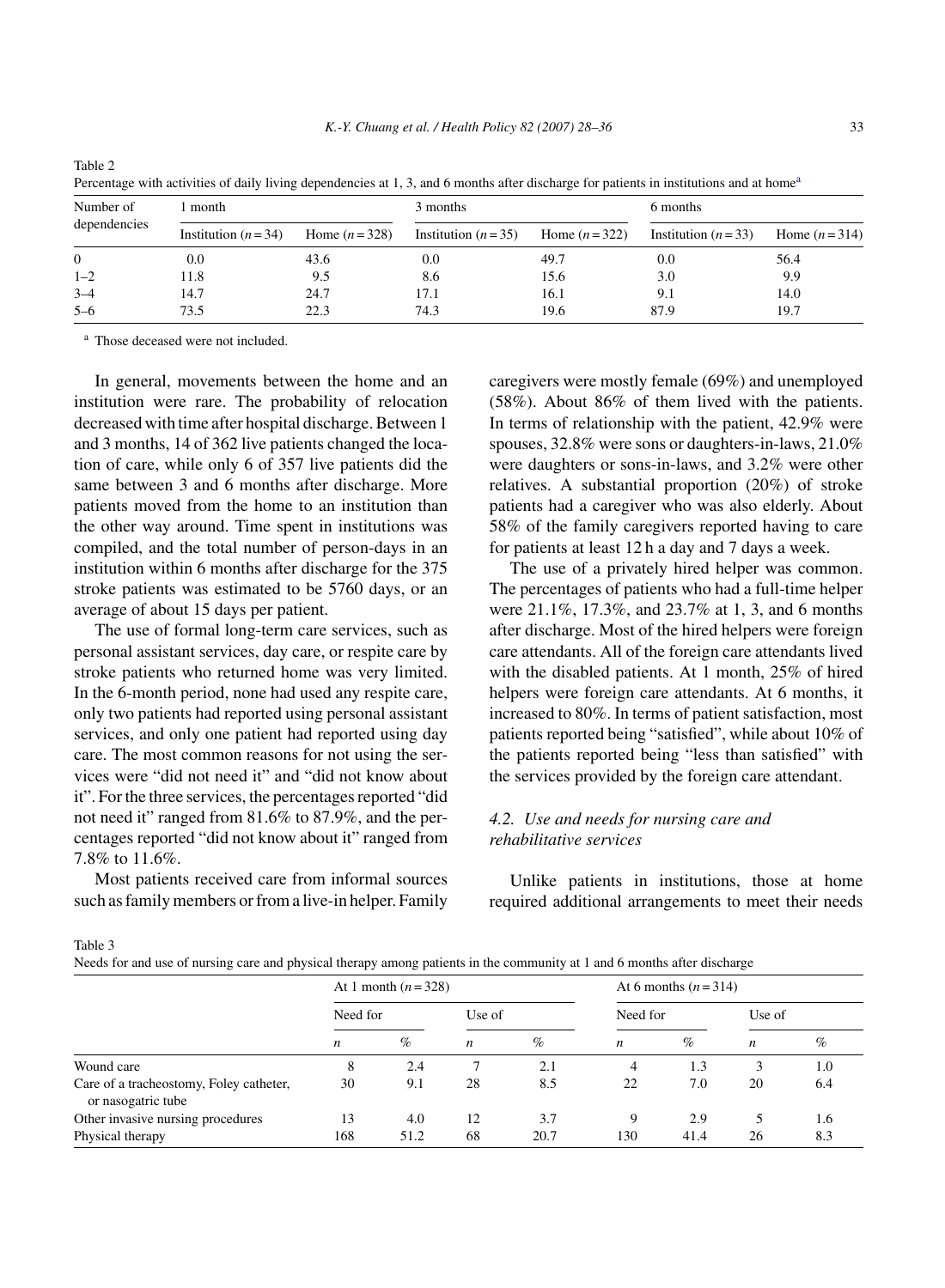for nursing care and rehabilitative services. [Table 3](#page-5-0) shows that the percentages of patients at home needing nursing care ranged from 2.4% for wound care, to 9.1% for care of an a tracheotomy, N-G tube, or Foley catheter. Most patients needing care were able to receive such services. There were few unmet needs. Over the 6-month period, the need for nursing care decreased. In contrast to nursing care, the need for rehabilitative services was much higher, and unmet needs were reported more frequently. Of the 168 patients who reported needing rehabilitative services at 1 month, only 68 had received any services. About 60% of all those who needed the services had unmet needs. At 6 months, the prevalence of unmet needs had increased to about 80% among those requiring rehabilitative services.

#### **5. Discussions and policy implications**

This research provides a profile of the use of posthospital care and long-term care services after hospital discharge. Issues such as the over reliance on the family, low utilization of community-based services, the use of foreign care attendants, and unmet needs have been identified. Relevant policy implications are discussed below.

Family members were the primary source of care for disabled persons after hospital discharge. In this study, about 75% of patients at home relied solely on family members for care. A large percentage of family caregivers cared for the patient at least 12 h a day, 7 days a week. While this may be viewed as a sign of traditional value of filial piety, there are concerns about caregiver burdens, and how long a family can sustain the level of care without formal assistance. The negative effects of caregiver burdens on caregiver's health and well-being have been reported in numerous studies summarized by Low et al. [\[17\].](#page-8-0) While the use of formal services can reduce caregiver burdens, the traditional value of caring for one's own elderly can at times prevent a caregiver from seeking formal assistance. Studies have demonstrated that the use of formal community-based services can sometimes bring a social stigma upon caregivers. Caregivers at times are reluctant to use the services for fear of being criticized by other family members [\[18\].](#page-8-0)

Another question is how long the family members can remain the main source of care. Despite the emphasis on traditional family values, there is no reason to expect that family care will continue indefinitely. The sense of obligation to care for the elderly in the family is likely to diminish over time as families become more westernized. The percentage of elderly not living with their children has increased from 38.7% in 1992 to 49% in 2002 [\[19\]. M](#page-8-0)ore elderly are expected to live alone in the future. The role of family members in the provision of long-term care should gradually decrease. The challenges in post-hospital care and long-term care policy in Taiwan and in other Asian countries with similar cultural values are in how to shift the reliance on family members to formal sources of community-based care, yet at the same time, maximizing the role of families in supplementing the care provided through formal resources.

The use of community-based care is very limited in Taipei. The percentage of home- or communitybased care users in our research was much lower than those reported in developed Western countries[\[20–22\].](#page-8-0) Community-based services are a recent phenomenon in Taiwan [\[23\]. D](#page-8-0)ata have shown that public awareness of community-based services is low, but after being informed of the services, the willingness to use them is quite high [\[24\].](#page-8-0) A care management system or an effective discharge planning program may help connect users and services, and more emphasis should be placed on educating patients and caregivers about the availability and benefits of community-based resources and how to acquire these services.

In this study, about 10% of stroke patients ended up in institutions, similar to other studies conducted in Western countries [\[2,6,25\].](#page-8-0) Beginning in 1995, institutional beds have significantly increased as a result of government subsidies [\[24\].](#page-8-0) Based on data from the Department of Health and the Ministry of Interior Affairs, currently there are more than 71,765 institutional beds [\[26\].](#page-8-0) After including beds in uncertified institutions and long-term care beds in hospitals, there is an averages of about 3.2 institutional beds per 100 elderly.

Since Taiwan has placed most of its long-term care funding toward developing institutional resources, there are few affordable community-based services available. The emphasis on institutions contradicts the traditional values of filial piety. Thus, for those families who desire to keep the patient at home, foreign care attendants have become a very attractive option.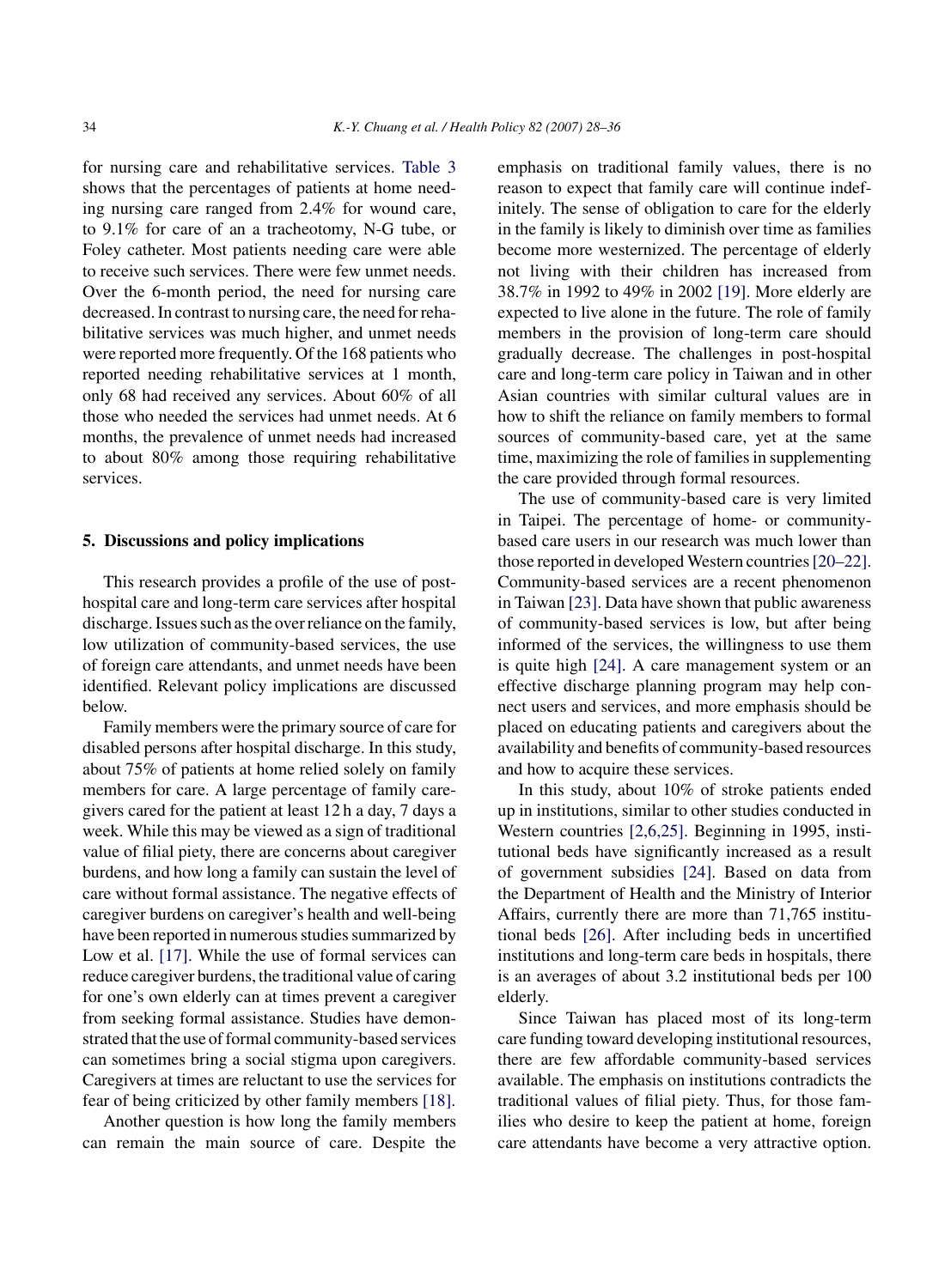It is highly price competitive. As indicated in the study, most of the local care attendants were gradually replaced by foreign care attendants within 6 months after discharge. A patient may use a local care attendant after hospital discharge, but tended to switch to a foreign care attendant if the need for care persisted. In a way, local and foreign care attendants have each developed their own market niches. Foreign workers serve those with long-lasting disabilities, while local workers are utilized for those needing short-term care.

As more people turn to foreign care attendants as a source of long-term care, regulations to ensure the quality of care should be established. Foreign care attendants should meet similar criteria as local workers and should be subjected to similar regulations. At present, language proficiency and basic caregiver training are not required for foreign attendants, while local care attendants are required to undergo 80 h of training. Foreign care attendants are currently categorized as informal care. This has produced several disadvantages. Like most migrant workers, they are easily taken advantage of by manpower agencies and employers. Several reports have already documented the exploitation of foreign workers in Taiwan [\[27\].](#page-8-0) Through a process of formalization, the training requirements, rights, and obligations of foreign workers can be clearly specified. This can serve to improve the quality of care for the disabled and to protect foreign care attendants from exploitation.

In this study, unmet needs were observed in rehabilitative services but not in nursing care. This is probably due to differences in reimbursement policies. The National Health Insurance in Taiwan covers two home nursing visits per month, but not for in-home rehabilitation services. Only outpatient rehabilitation services are reimbursed. For stroke patients, a trip to an outpatient rehabilitation clinic poses significant transportation challenges. The problem is worse if the caregiver is also elderly. The service delivery process of rehabilitative services ought to be reassessed. Barriers, such as difficulties in acquiring transportation or the lack of caregiver escort, should be addressed. The National Health Insurance Bureau should also consider if inhome rehabilitative service should be covered in order to improve access to care. Another possible reason for unmet needs in rehabilitative services could be the insufficient supply of therapists. In 2003, the number of licensed therapists in Taiwan was 2659 [\[28\]. I](#page-8-0)t was estimated that about 4100 physical therapists are needed to serve persons 50 years or older alone [\[29\]. N](#page-8-0)ational human resource development policy should adapt to meet the increasing demands resulting from population ageing.

There are several limitations to this study. The number of subjects who discontinued their participation before the 6-month follow-up was about 10.9%. Although these subjects did not differ significantly from the study sample, they were older and had greater ADL dependency. Thus, this study probably slightly underestimated the use of institutions, since age and ADL dependencies are correlated with institutionalization. Most of the patients were from the vicinity of Taipei City, where post-hospital care and long-term care resources are more abundant than in other areas of Taiwan. If similar studies were carried out in other areas of Taiwan, the use of post-hospital care would likely be less, and more unmet needs would likely be observed. Data in the study were self-reported, collected through face-to-face and telephone interviews. Some information, such as unmet needs, is subjective, based on the viewpoint of patients or caregivers. Such information might not be medically valid, but it can still indicate a problem with accessibility, i.e. patients feel that they need services, but cannot access them.

In the future, hospitals are likely to discharge stroke patients more quickly due to financial pressures as the National Health Insurance Bureau moves to shorten length of stays. Caregivers will have a shorter time to locate care resources, to identify care alternatives, and to make care decisions. The delivery of post-hospital care is becoming an important issue in Taiwan, as well as in many developing countries in Asia. With the number of elderly rapidly increasing and more people suffering from chronic conditions, many Asian countries will face an increase in demand for post-hospital care and long-term care. This study presents a profile on the use of post-hospital care in Taiwan. It also points out what can be expected in other Asian countries with similar sociocultural backgrounds. Many of the problems in Taiwan can be avoided with some foresight in planning, and other developing countries can learn from our experience in Taiwan. Continuing to support family members caring for their own elderly with additional home- or community-based services should be a policy priority. The acceptance of community-based services is high, but the volume of